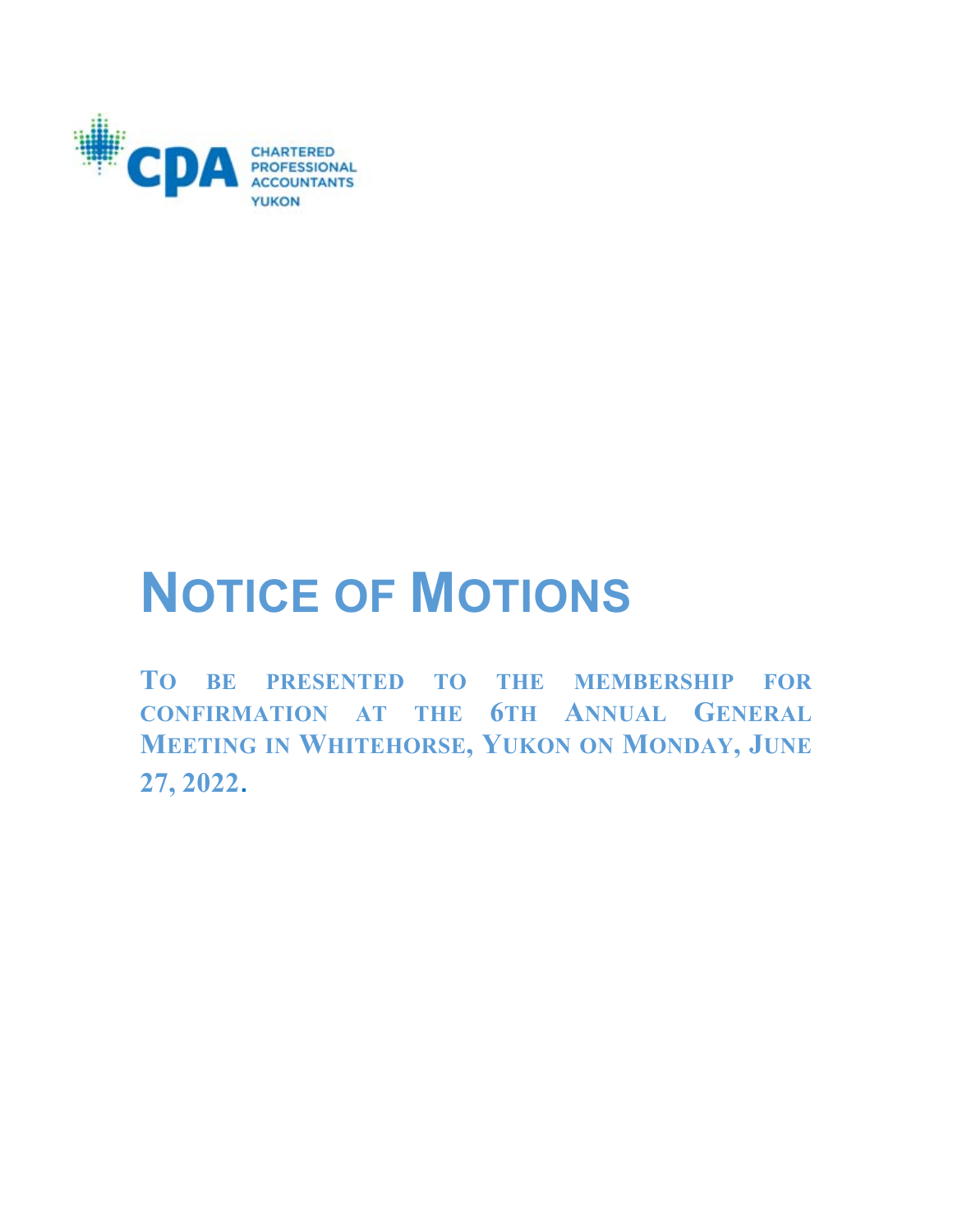The following amendments to the bylaws, as approved by the Board, will be presented to the membership for confirmation at the 6<sup>th</sup> Annual General Meeting of the Chartered Professional Accountants of Yukon. The meeting will be held at the Best Western Gold Rush Inn, 411 Main Street, Whitehorse, Yukon on Monday, June 27, 2022 at 4:30 pm.

# NOTICE OF MOTIONS

|                                                           | Pages        |
|-----------------------------------------------------------|--------------|
| <b>Amendments to the Bylaws</b>                           | <b>Pages</b> |
| Resolution 1 – Self-Reporting of Bankruptcy or Insolvency | 3-6          |
| Resolution 2 – Membership Admission Requirements          | 6-8          |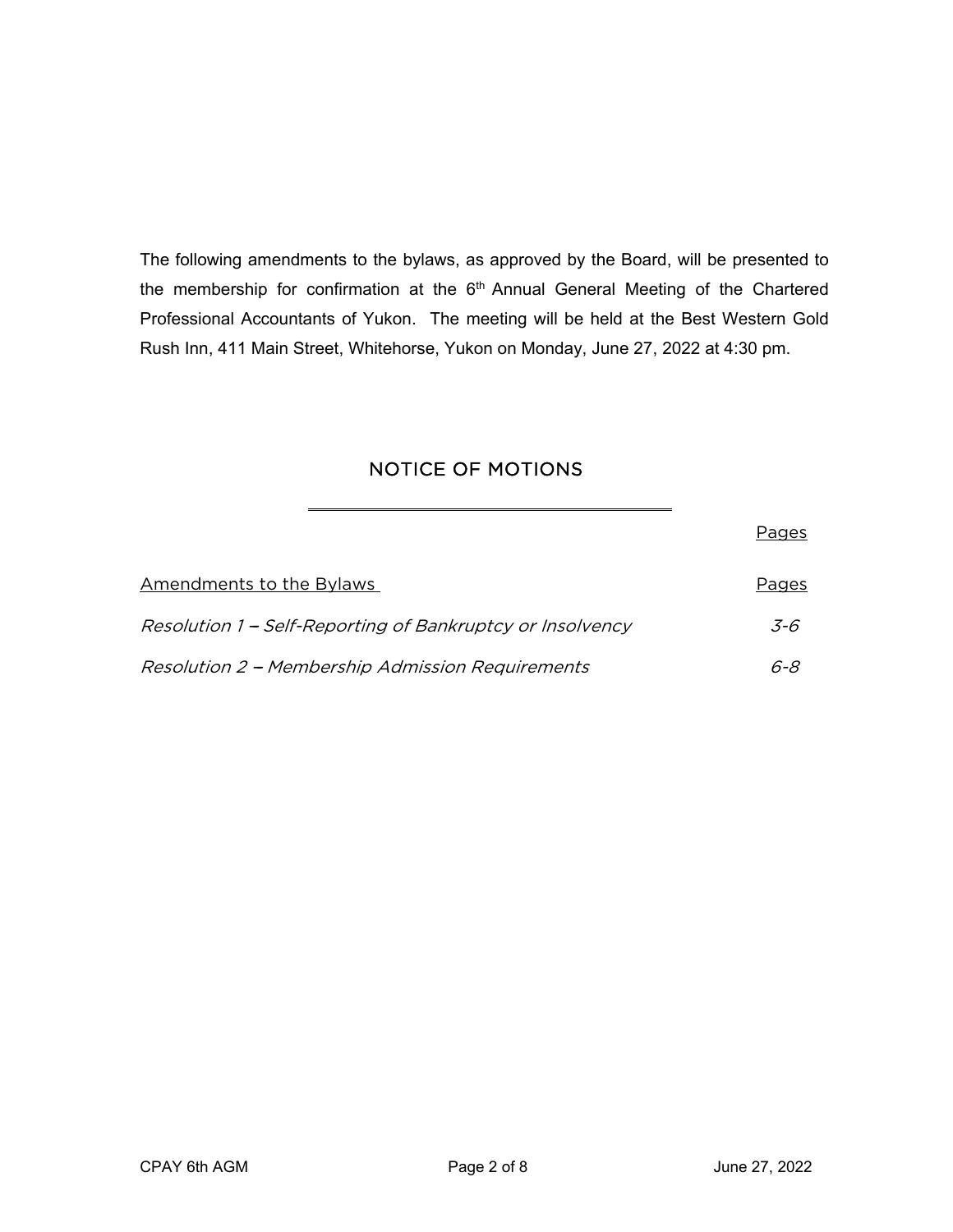# RESOLUTION 1 SELF-REPORTING OF BANKRUPTCY OR **INSOLVENCY**

Preamble: CPA Yukon members are expected to self-report to CPA Yukon's Registrar in the event they become bankrupt or enter into insolvency proceedings. The language currently included in CPA Yukon's Bylaws relating to the need to selfreport bankruptcies and insolvency proceedings needs updating and clarification to properly reflect currently applicable legislation.

> This resolution confirms amendments to Bylaws 100, 408, 511, 805, and 908 to reflect this. The following was approved by the board on May 27, 2022.

# **PART 1 - DEFINITIONS**

#### **Definitions**

- 100 In these bylaws and the regulations, unless the context requires a contrary meaning:
	- …

**"***BIA***"** means the *Bankruptcy and Insolvency Act*, R.S.C. 1985, c. B-3;

…

#### **"insolvency proceeding"** means

- (a) a proposal or notice of intention to make a proposal under the *BIA*, or
- (b) another proceeding seeking reorganization, readjustment, restructuring, composition, or similar relief for insolvent debtors under any law of Canada, or other applicable law;

…

# **PART 4 - STUDENTS**

…

#### **Obligation to Report**

408 (1) A student must immediately notify the Registrar, in writing,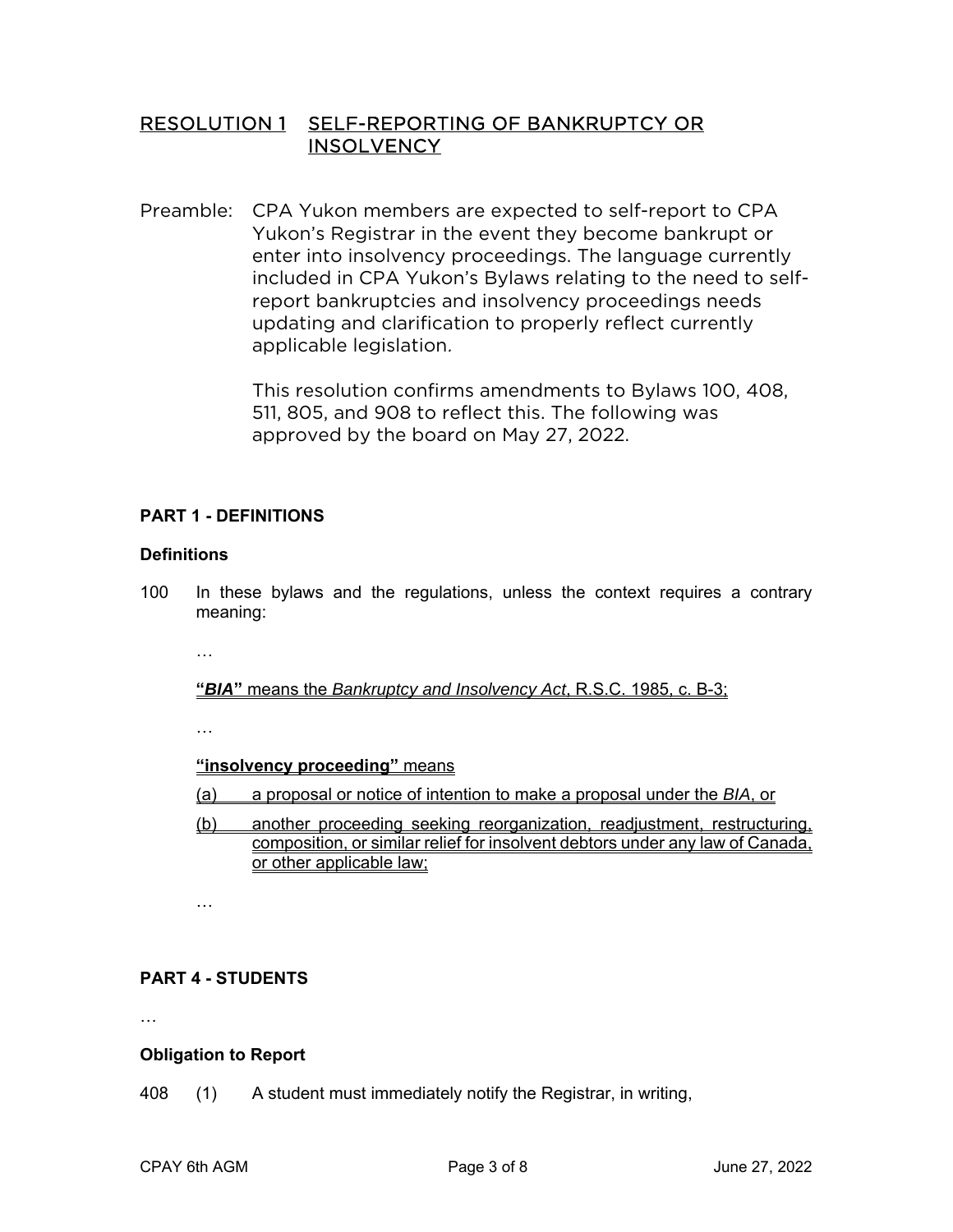- (a) upon becoming a-bankrupt, including when having the student has made an assignment in bankruptcy or when a receiving order is granted bankruptcy order has been made against the student under the *BIA*,
- (b) upon taking the benefit, including the filing of a proposal, of statutory provisions for insolvent debtors filing, commencing, or consenting to the filing or commencement of an insolvency proceeding,
- (c) upon being found guilty or pleading guilty to a criminal offence or a violation of the provisions of any securities legislation in effect in any jurisdiction, or
- (d) upon the suspension or cancellation of the student's enrollment as a student of a provincial CPA body or provincial legacy body.

**PART 5 - MEMBERSHIP** 

…

…

### **Obligation to Report**

- 511 (1) A member must immediately notify the Registrar, in writing,
	- (a) upon becoming a-bankrupt, including when having the member has made an assignment in bankruptcy or when a receiving order is granted bankruptcy order has been made against the member under the *BIA*,
	- (b) upon taking the benefit, including the filing of a proposal, of statutory provisions for insolvent debtors filing, commencing, or consenting to the filing or commencement of an insolvency proceeding,
	- (c) upon being found guilty or pleading guilty to a criminal offence or a violation of the provisions of any securities legislation in effect in any jurisdiction, or
	- (d) upon the suspension or cancellation of the member's membership in a provincial CPA body or provincial legacy body.

CPAY 6th AGM Page 4 of 8 June 27, 2022

…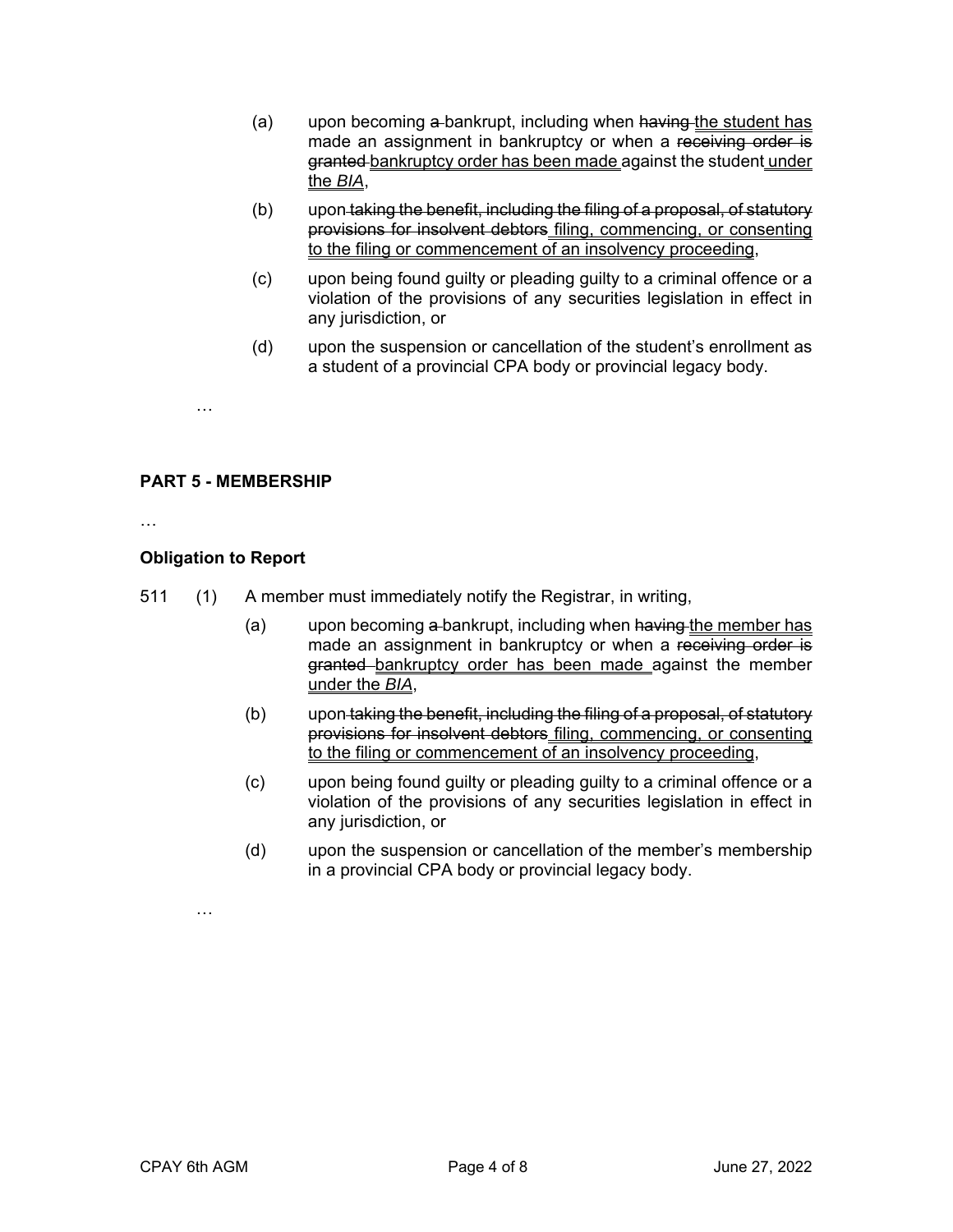#### **PART 8 - PROFESSIONAL ACCOUNTING CORPORATIONS**

…

#### **Obligation to Report**

- 805 (1) A professional accounting corporation must immediately notify the Registrar, in writing,
	- (a) upon becoming a-bankrupt, including when having the professional accounting corporation has made an assignment in bankruptcy or when a receiving order is granted bankruptcy order has been made against the professional accounting corporation under the *BIA*,
	- (b) upon taking the benefit, including the filing of a proposal, of statutory provisions for insolvent debtors filing, commencing, or consenting to the filing or commencement of an insolvency proceeding,
	- (c) upon being found guilty or pleading guilty to a criminal offence or a violation of the provisions of any securities legislation in effect in any jurisdiction, or
	- (d) upon the suspension or cancellation of a permit, licensure or any other authorization issued to the professional accounting corporation by a provincial CPA body or provincial legacy body.

#### **PART 9 - REGISTERED FIRMS**

…

#### **Obligation to Report**

…

- 908 (1) A registered firm must immediately notify the Registrar, in writing,
	- (a) upon becoming  $a$ -bankrupt, including when having the firm has made an assignment in bankruptcy or when a receiving order is granted a bankruptcy order has been made against the firm under the *BIA*,
	- (b) upon taking the benefit, including the filing of a proposal, of statutory provisions for insolvent debtors filing, commencing, or consenting to the filing or commencement of an insolvency proceeding,
	- (c) upon being found guilty or pleading guilty to a criminal offence or a violation of the provisions of any securities legislation in effect in any jurisdiction, or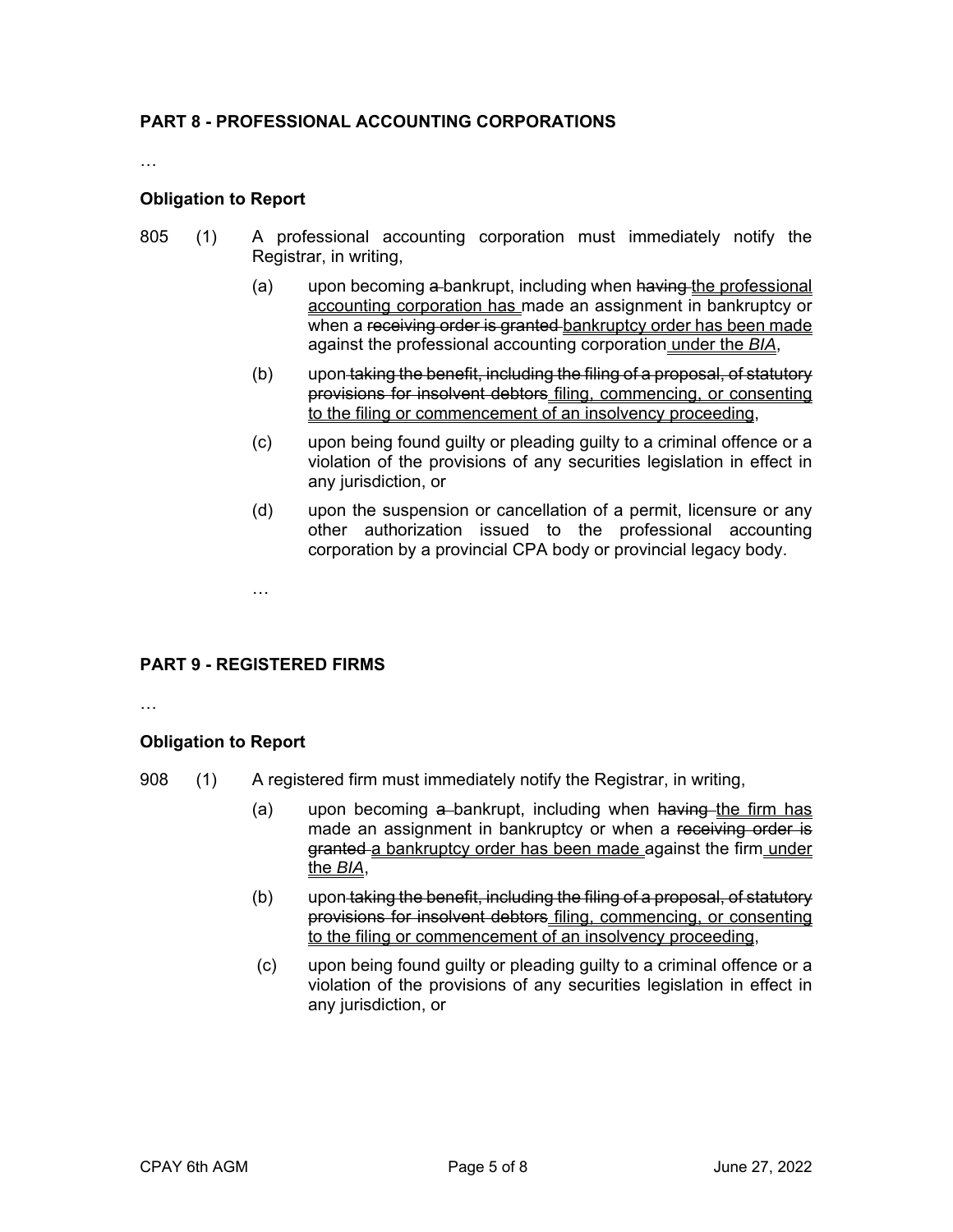(d) upon the suspension or cancellation of registration, licensure or any other authorization issued to the firm by a provincial CPA body or provincial legacy body.

RESOLVED that the amendments to Bylaws 100, 408, 511, 805 and 908 (additions underlined and deletions shown as strikeouts) that were approved by the board on May 27, 2022, are confirmed in accordance with section 57(1) of the Chartered Professional Accountants Act, to come into force in accordance with section 57(5) of the Act.

# RESOLUTION 2 MEMBERSHIP ADMISSIONS REQUIREMENTS

Preamble: The Government identified concerns in respect of some CPA Yukon's Bylaw amendments that were introduced in 2020 as to whether they were consistent with Canada's obligations under several international trade agreements. It was determined that the most appropriate approach would be to rescind the amendments that were introduced in 2020. This includes amendments to the Bylaws and to eliminate the language that refers to the need for applicants to be ''a Canadian citizen, a permanent resident of Canada or otherwise lawfully permitted to work in Canada''.

> This resolution confirms amendments to Bylaws 400 and 500 to reflect this. The following was approved by the board on May 27, 2022.

# **PART 4 - STUDENTS**

…

İ

 $\overline{a}$ 

# **Applications for Enrollment**

- 400 (1) Subject to section 17(1)(b) of the Act and any regulations made under Bylaw 401, a person may apply for enrollment as a student by delivering to the Registrar an application in the form required by the Registrar.
	- (2) An application for enrollment as a student must be accompanied by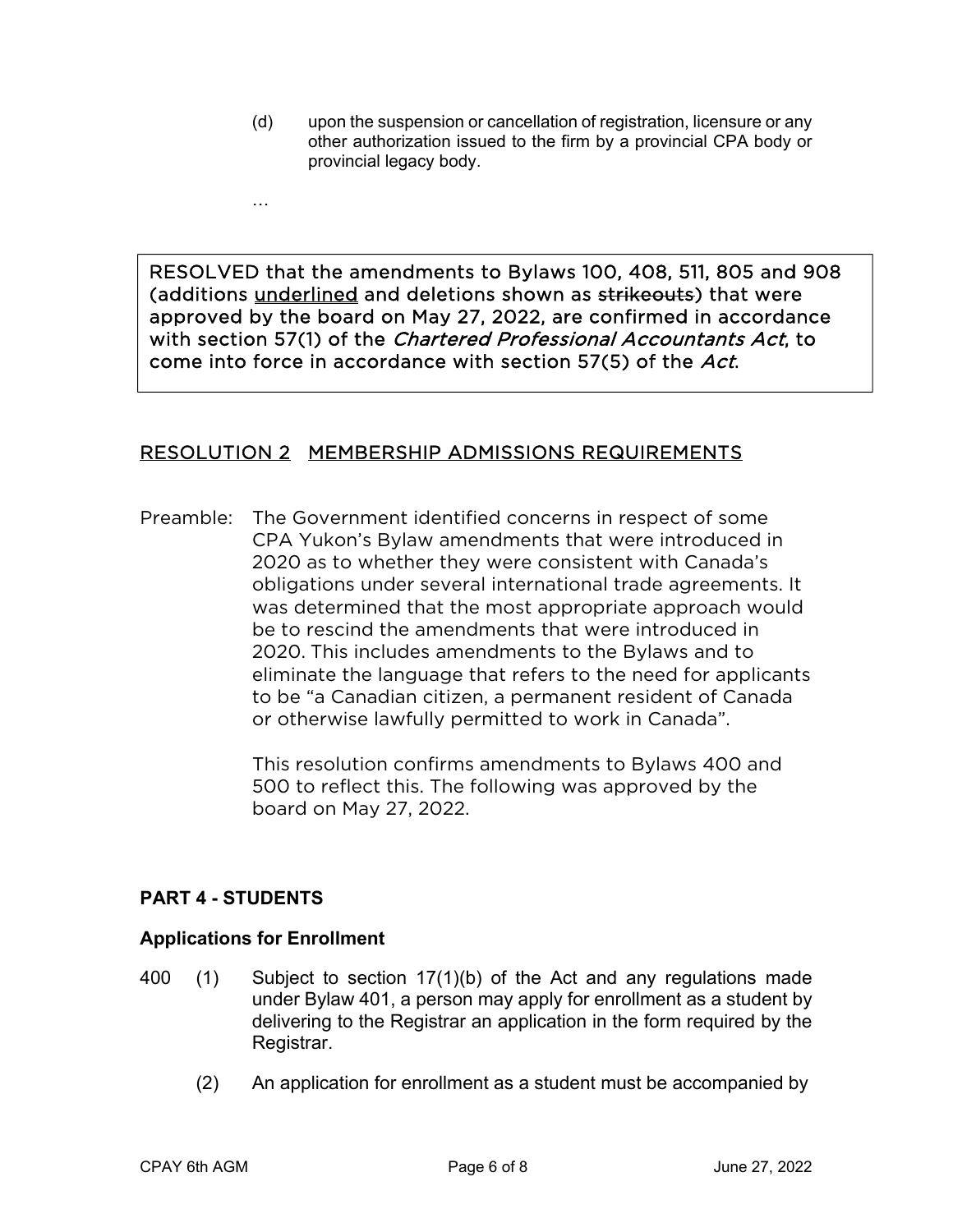- (a) any applicable enrollment application fee required by the board, and
- (b) any documents or information specified in the application form or otherwise required under the regulations.
- (3) Subject to subsection (4), the Registrar may enrol an applicant as a student who
	- (a) satisfies the qualifications and prerequisites for an educational program in accountancy established by CPA Yukon under section 17(1)(a) of the Act, and
	- (b) provides evidence satisfactory
		- (i) to the Registrar, or
		- (ii) if the Registrar refers the application to the Membership Committee, to the Membership **Committee**

that the applicant is of good character, and

- (c) provides evidence satisfactory to the Registrar that the applicant is a Canadian citizen, a permanent resident of Canada, or otherwise lawfully permitted to work or study in Canada.
- (4) The Registrar may refer any application for enrollment as a student to the Membership Committee for the committee's review and determination of whether the applicant meets the good character requirement, and must do so
	- (a) before denying the application on the ground that the applicant does not meet the good character requirement, or
	- (b) if otherwise required under the regulations.

…

#### **PART 5 - MEMBERSHIP**

#### **Applications for Admission**

500 (1) A person may apply for membership in CPA Yukon by delivering to the Registrar an application in the form required by the Registrar.